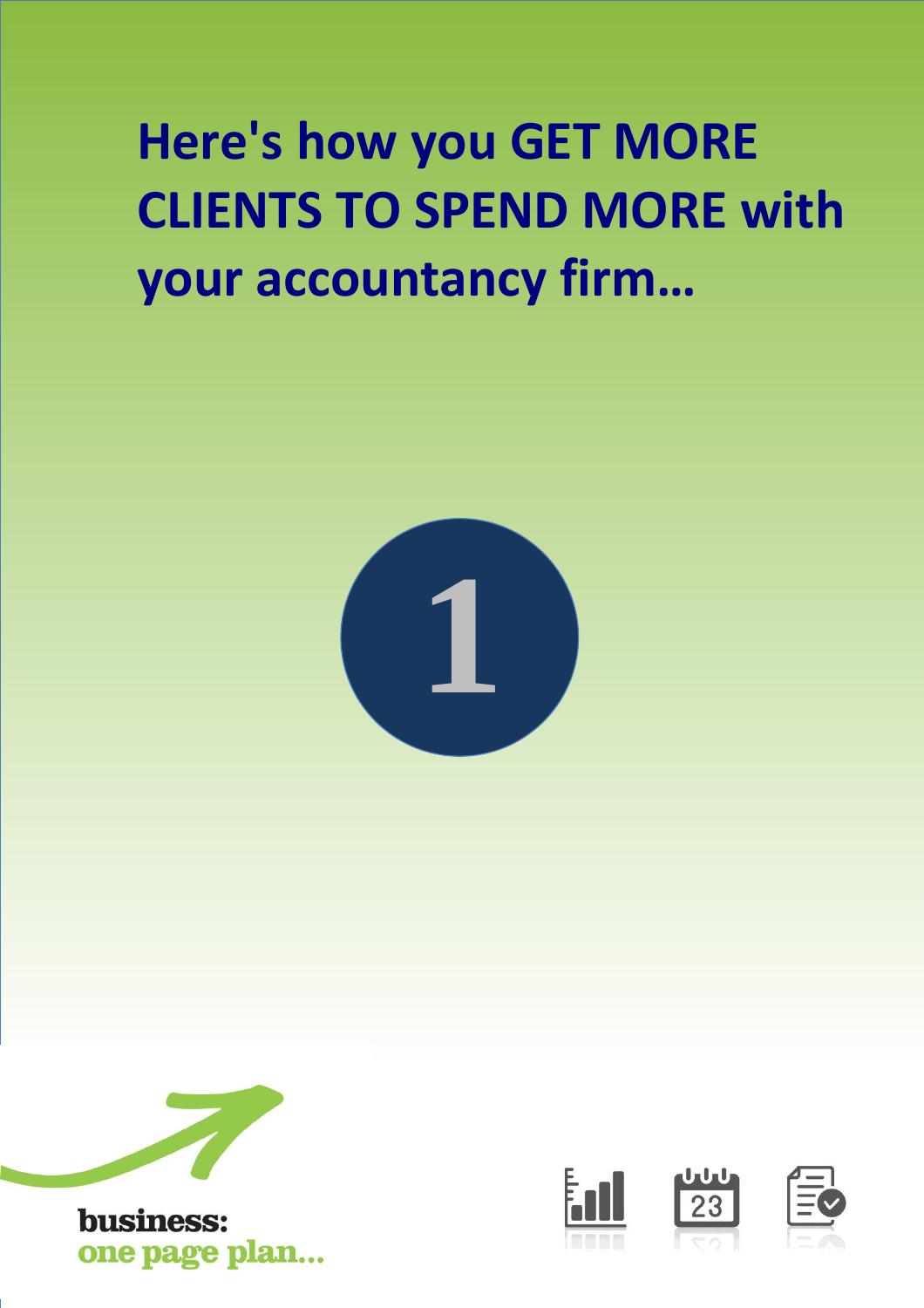## **Your business owner CLIENTS SPEND MORE with you when you and your firm DELIVER MORE VALUE to their business…**

As a partner or manager in an accountancy practice you either believe you can and should be helping your business owner clients grow profits and capital value, or you don't.

This report is squarely aimed at you if you BELIEVE YOU CAN…

Accountants can clearly play a valuable, if not vital, role with their business owner clients. As accountants you deliver more value when you:

- **1. Help business owners GROW THEIR PROFITS**
- **2. Help business owners INCREASE THE CAPITAL VALUE of their business**

### **3. Help business owners INCREASE THEIR PERSONAL WEALTH**

**4.** Do these and you can also help them save tax too

The *Business One Page Plan* is a way of helping you help your business owners achieve 1, 2 and 3 above. Here's what's possible when you do…

...on the right you'll find the net profit results achieved by eight businesses over a two-year period.

All eight business owners worked with their Chartered Accountant using the *Business One Page Plan*.

Here's what Mark Hope of Stonehouse Logic (an IT support company with 35 employees)

thinks about the *Business One Page Plan* process:

**"The Business One Page Plan has helped us massively increase turnover and profits and put in place the systems we need to grow our business"** – Mark Hope, Stonehouse Logic

Here's **two more** businesses paying their accountant higher fees for the added value they get from working with their accountant on their *Business One Page Plan*:

**1.** A creative marketing business with 30 employees has been working with their accountant on their *Business One Page Plan* for 20 months.

During this time one of the two founding directors has left the business and net profits have soared by more than £180,000.

In addition the remaining director now works a four-day week rather than five. The *Business One Page Plan* has clearly delivered value to this business.

**2.** A dentist works with his accountant on their *Business One Page Plan*. They take regular action around three of their *Business One Page Plan* numbers in the first 12 months and increase net profit from just under £126,000 to £239,000.





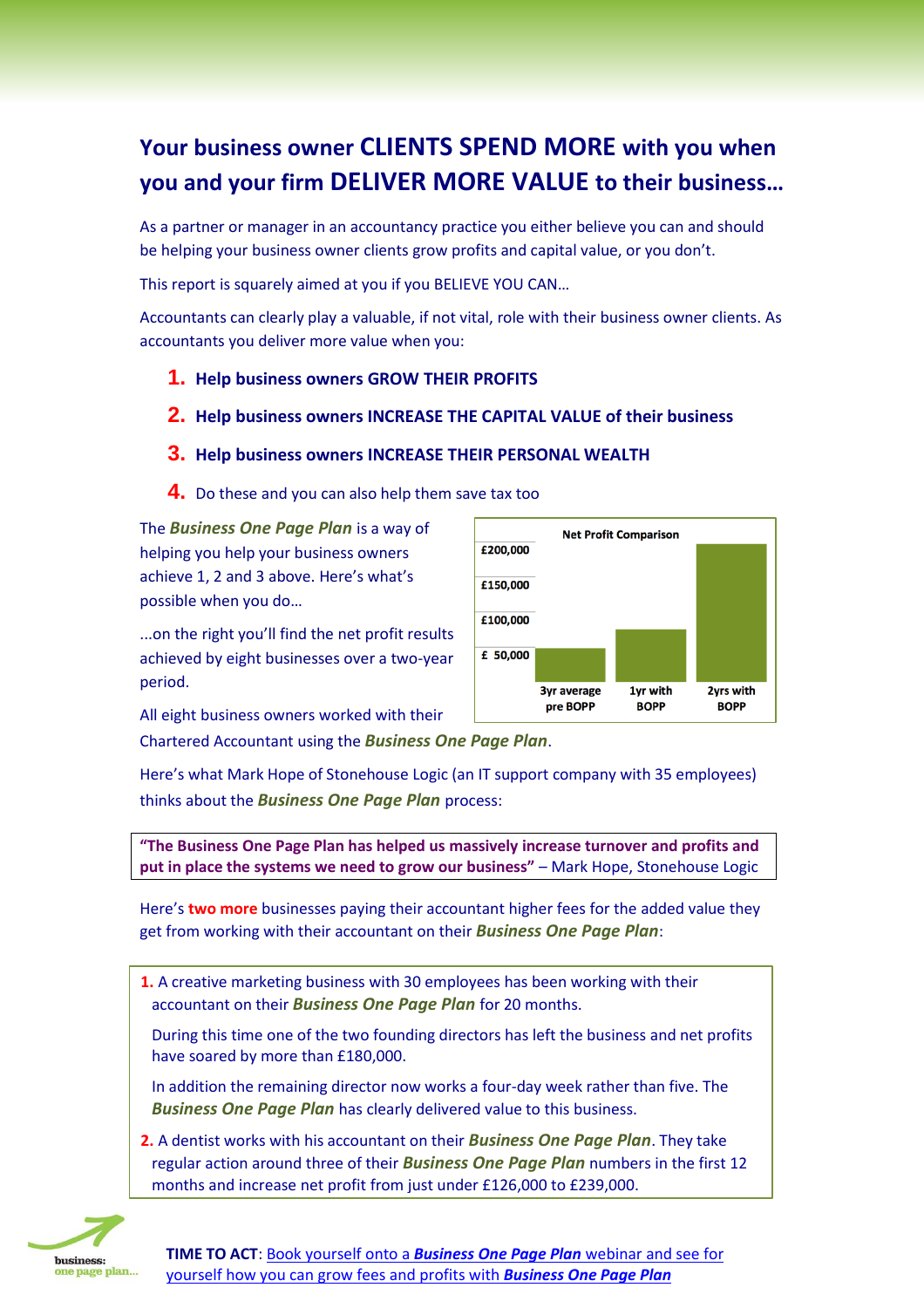# **Here's how you WIN MORE REFERRALS than ever before…**









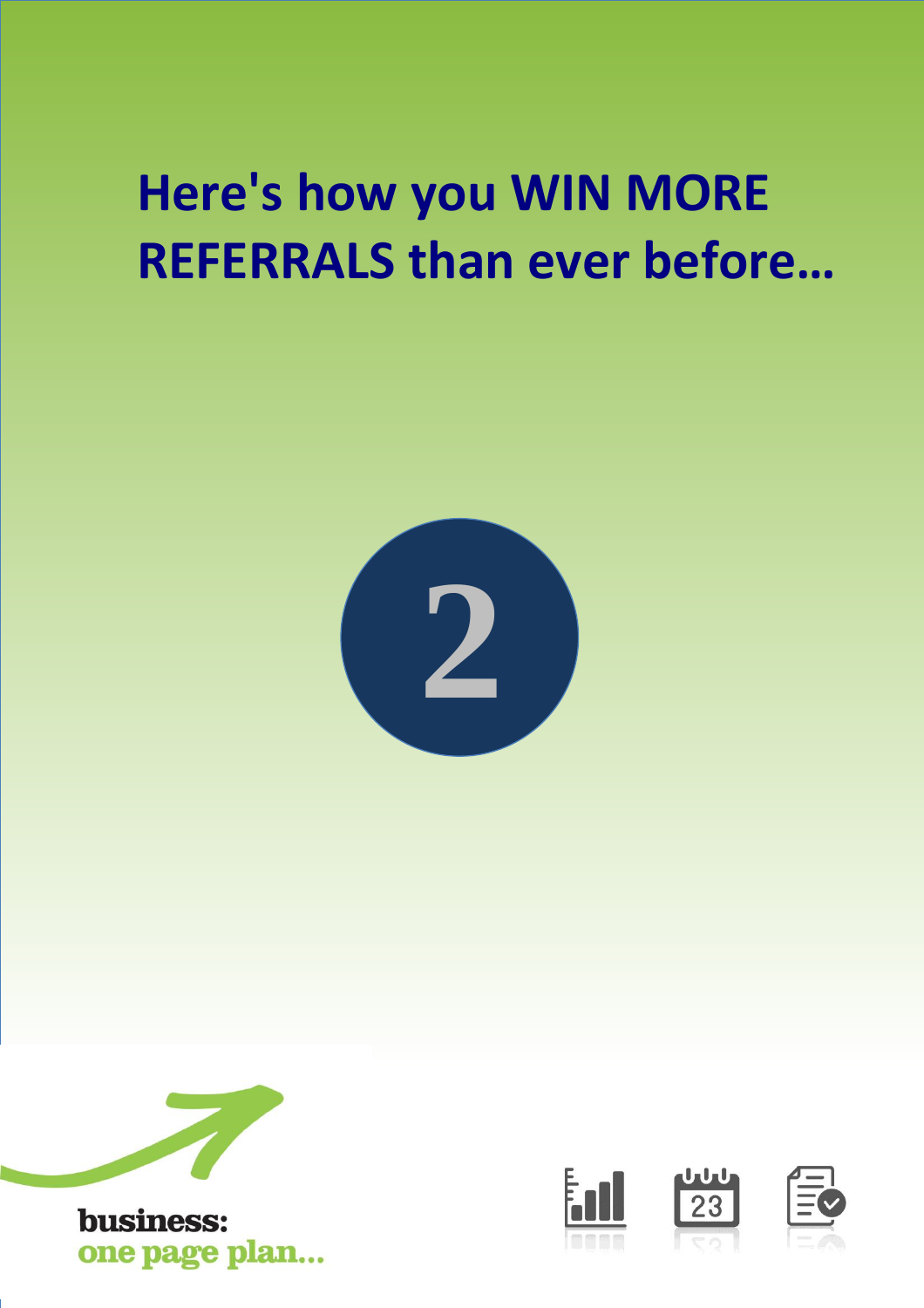## **You and your firm WIN MORE REFERRALS from clients and introducers when they are confident of TWO THINGS…**

### **When you improve, enhance and boost these two things clients and introducers will recommend your firm to more people more often…**

**A.** They are confident you'll be able to positively help other business owners

**B.** They are confident you'll make them look good too

Use your perspective. In order to preserve your trusted-adviser status you recommend others who you're confident will do a good job (and either protect or enhance your reputation). As a consequence, when they do a good job, they make you look good.

RUST

### **Clients and introducers make referrals for your firm when they can trust you to do a good job and trust you to make them look good in the process.**

Therefore to get more referrals more often you must:

### **"BE SEEN** to **DO GREAT JOB"**

Two distinct and important things at play – **1. BE SEEN TO** – **2. DO A GREAT JOB**

| In section 1 above you have a graph showing | Not surprisingly this firm - Mayes            |
|---------------------------------------------|-----------------------------------------------|
| the results of eight businesses more than   | Accountants - makes a big show of sharing     |
| doubling net profit in two years. You also  | these stories with clients and introducers so |
| have three quotes/stories proving how one   | they are seen to do a great job. Mayes get a  |
| firm (the same firm) in Accrington          | regular flow of new referrals from their      |
| Lancashire does a great job.                | clients and introducers - you can too.        |

The *Business One Page Plan* is a way of helping you **BE SEEN** to **DO A GREAT JOB**.

## **ONE MORE THING to get you EVEN MORE REFERRALS…**

**QUESTION:** How many accountants in your town or region do annual accounts, management accounts, payroll, tax returns, P11D's?

**ANSWER:** All of them!

The *Business One Page Plan* is a way of helping you BE SEEN to **BE DIFFERENT**.



You make it hard for introducers in particular to recommend you if you look, feel and do the same as all your competitors.

Do something different. Do something remarkable, memorable or newsworthy. Stand out from other accountants and you give clients and introducers a reason to talk about you and recommend you.

You can be seen to be different when you deliver with the *Business One Page Plan*. The results you can be seen to deliver with the *Business One Page Plan* get you more referrals.

#### **Get more referrals and you grow your firm…**

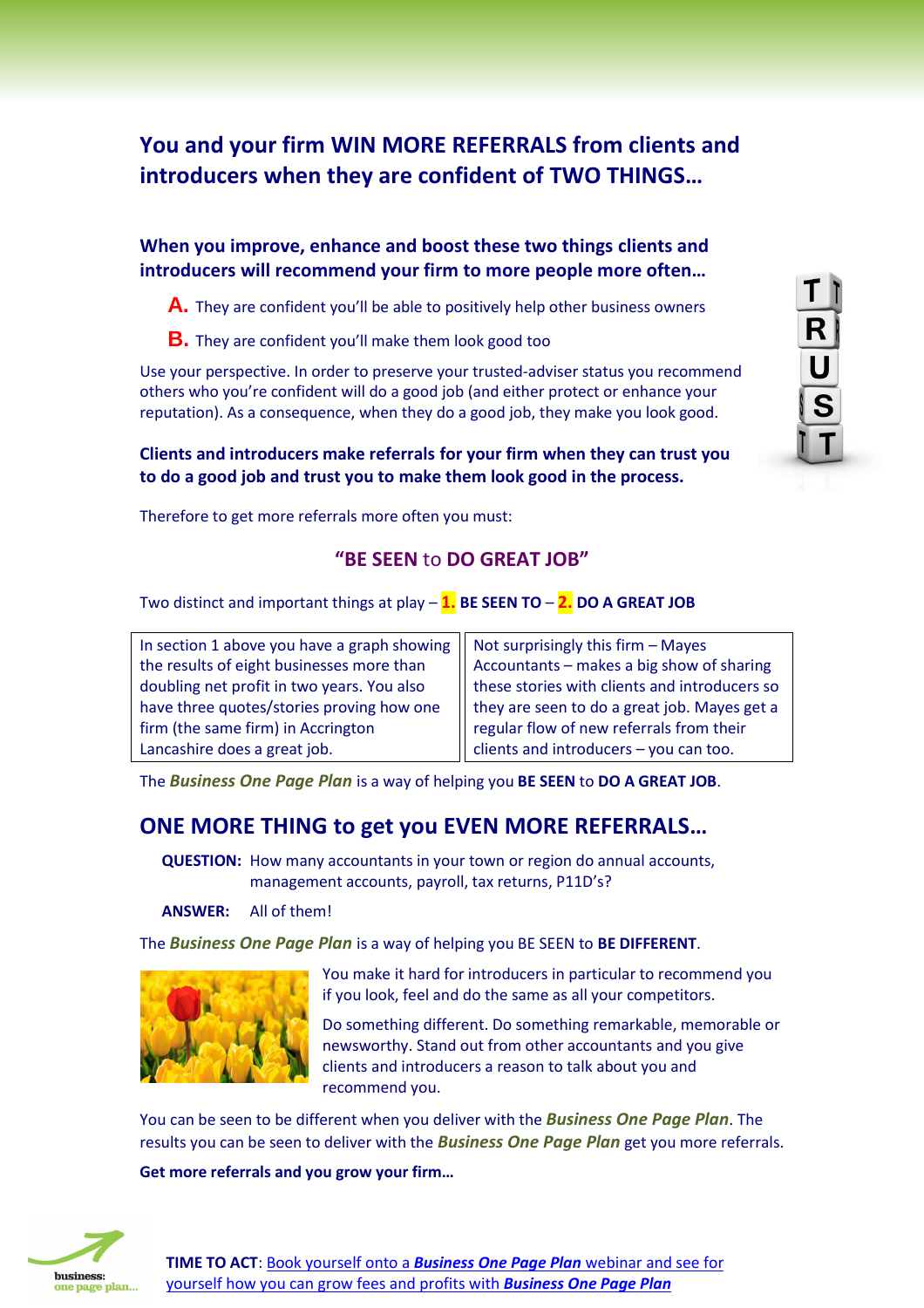# **Here's how you GET MORE NEW HIGH-VALUE CLIENTS TO SAY**  *'YES'* **more often…**









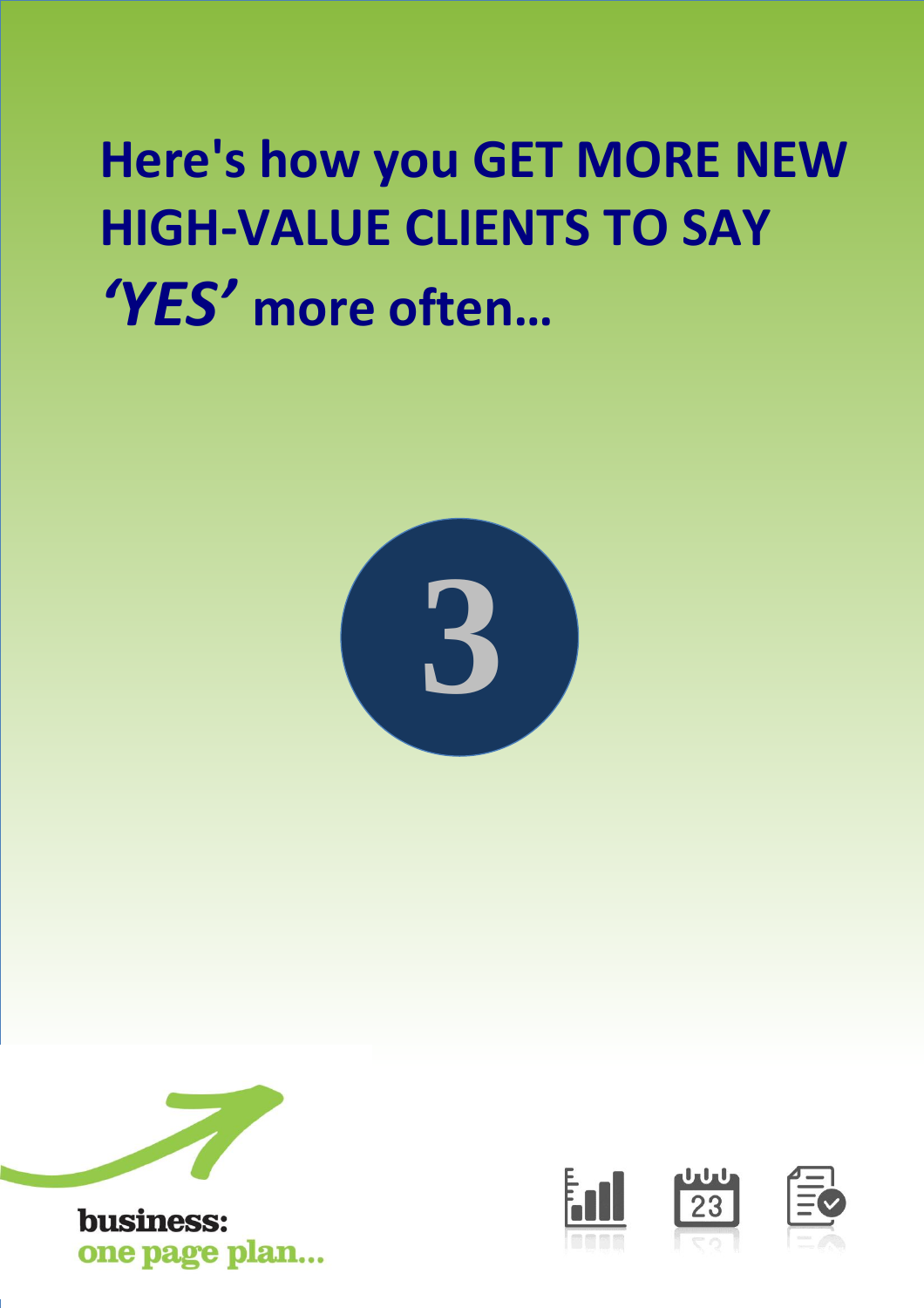## **You GET NEW HIGH-VALUE CLIENTS TO SAY** *'YES'* **more often when you put to work three forms of proof**…

### **'Doubt' prevents high value clients saying yes to working with your firm…**

…you want new high-value clients to be certain you are right for them. **Your job** is to provide more evidence about your worthiness to be their new accountant – proof reduces their uncertainty, proof reduces their indecision, proof reduces their doubt.

### **Certainty = Success**

### **Your three forms of proof are:**

- **1. Statistics** share easy to understand and credible numbers and doubt reduces
- **2. Case study stories** share well-written, engaging and credible case-study stories and you'll reduce uncertainty about your firm
- **3. Testimonials** believable quotes from delighted AND credible customers never fail to reduce indecision

**For example:** To increase your certainty (reduce your doubt) about the value of the *Business One Page Plan*. Here's how we apply proof – a process you can follow…

### **Let's start with a sole practitioner firm in Torquay, Andrew Price & Co.**

Andrew loves the *Business One Page Plan* process. He has seen how it's helped his firm succeed. But what's really exciting is as soon as he shared the *Business One Page Plan* process with two of his existing clients they signed up almost immediately. They are now paying Andrew more than £3,000 a year each for their *Business One Page Plan* service.

#### **Here's Andrews early thoughts:**

*"Business owners who are serious about growing their business see the merits of applying the Business One Page Plan. It has already made our firm money and has already impressed two influential bank managers too."*

In this box you can see the three forms of proof at work:

- **1.** Credible, believable statistics show up **2 clients now pay £3,000+ more**
- **2.** A credible story shows up **Small firm, just starting, makes it pay quickly**
- **3.** A credible quotation shows up too **"It has already made our firm money…"**

Does this reduce your doubt about making the *Business One Page Plan* pay off for your firm and your clients? If so please use the link at the bottom of the page. **More proof?**

Here's another Andrew. Andrew Botham, has worked with the *Business One Page Plan* for several years – in fact he helped develop the process you can now use to grow your firm.

The thing is Andrew has billed more than £1.1m in total fees from his *Business One Page Plan* clients over the last 4 years. In fact the *Business One Page Plan* process helped Andrew grow a portfolio of £300,000+ of fees, which enabled him to buy the practice from the founder a number of years ago.

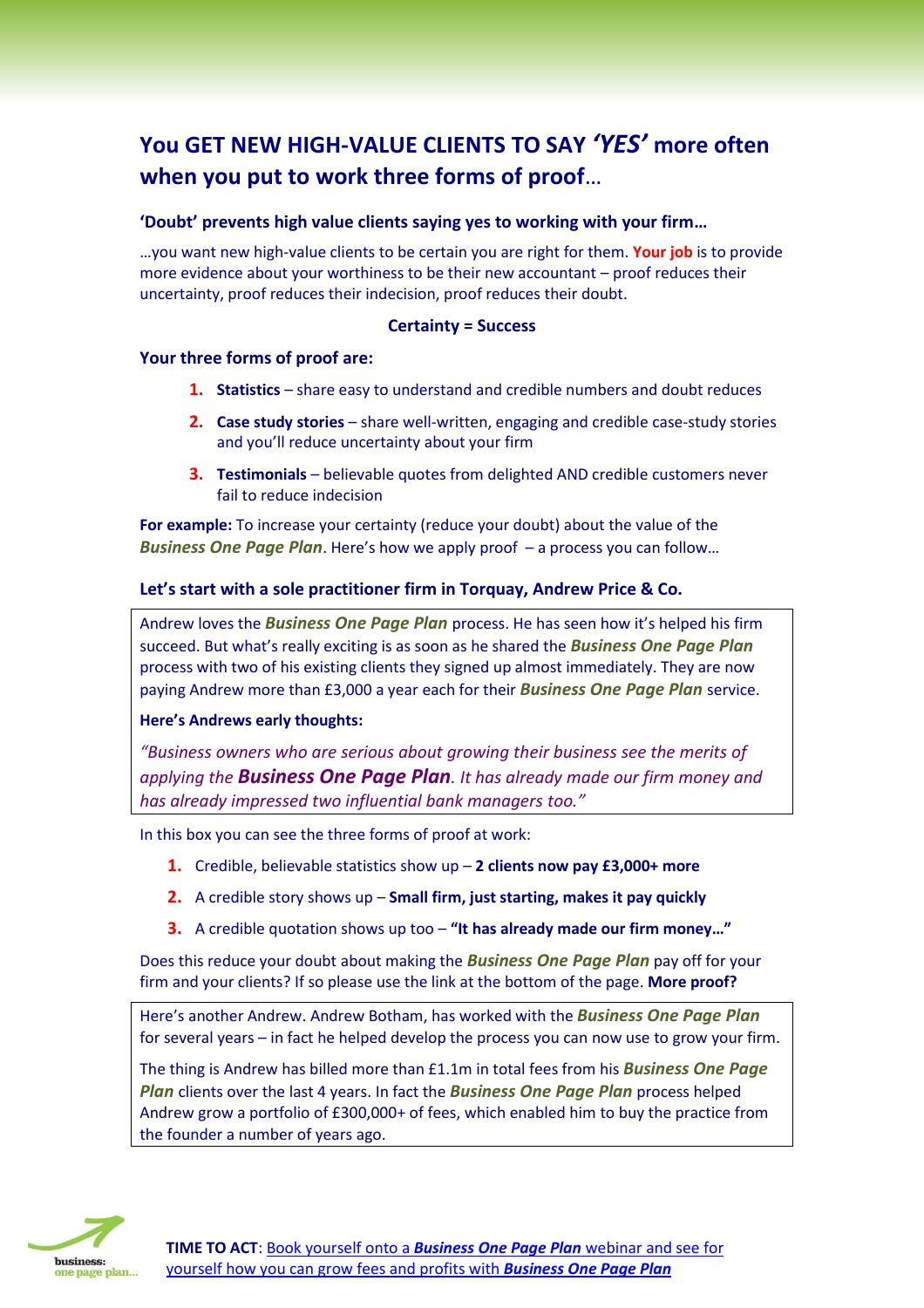**What exactly is the '***Business One Page Plan'*  **and what do you do next?**